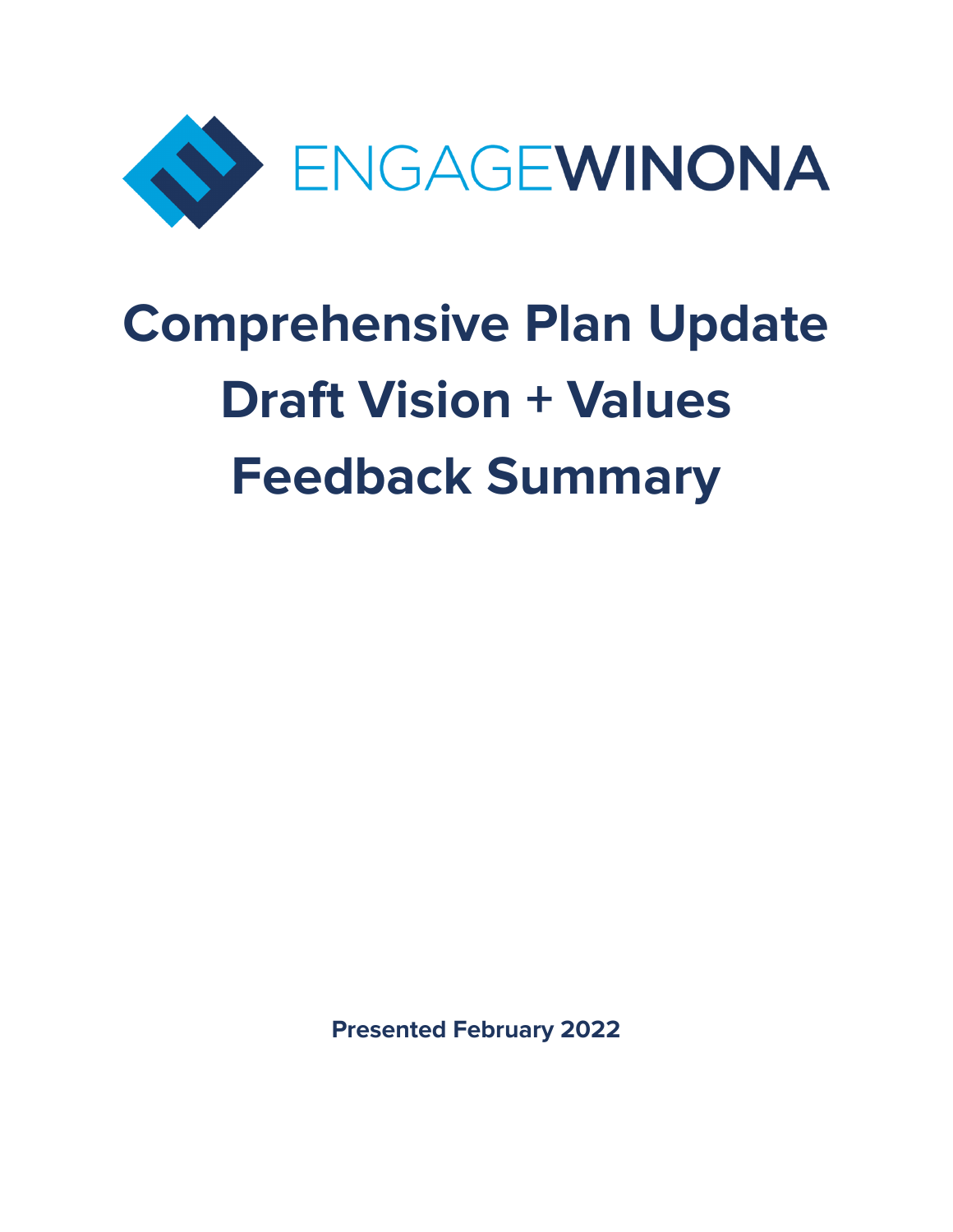

### **Introduction**

In collaboration with the project team, Engage Winona created and promoted a short survey to collect input on a draft statement of vision and values. This Phase 2 survey was open from February 9-20 and received a total of 212 responses.

In Engagement Phase 1, throughout fall 2021, we reached out and heard from a diverse, representative cross-section of over 2,000 Winonans. With this robust community input, the project team created a draft statement of Winona's future vision and core values, reflecting what we heard in Phase 1. The vision and values provide a foundation for the key directions of the Comprehensive Plan. A vision is a concise, overarching statement of the community's aspirations for how the city should feel, look, function, and evolve over the next 20 years. The core values are statements of what is important to people in Winona, and they accompany the vision as threads connecting the present to the future.

In the sections below, we unpack public input on the draft statements in a few different ways. We include a high-level overview by level of agreement. Then we summarize the full range of open-ended responses received. Finally, we present all of the comments from those who did not agree with the statements to provide context for future drafts.

## **Draft Vision Input**

### **Vision feedback**

For each part of the vision and values, we asked folks to reflect on the statement and then offer suggestions for improvement.

Draft Vision Statement: In 2045, Winona is a vibrant, welcoming river city where community activities strengthen our connections with each other; our neighborhoods, historic downtown, riverfront, industrial, and commercial areas are thriving; and our beautiful recreation spaces are accessible to all.

Respondents chose between the following:

- Yes, this vision is **definitely desirable** for our community (70% of responses)
- This vision is **somewhat desirable** for our community (28% of responses)
- No, this vision is **not desirable** for our community (2% of responses)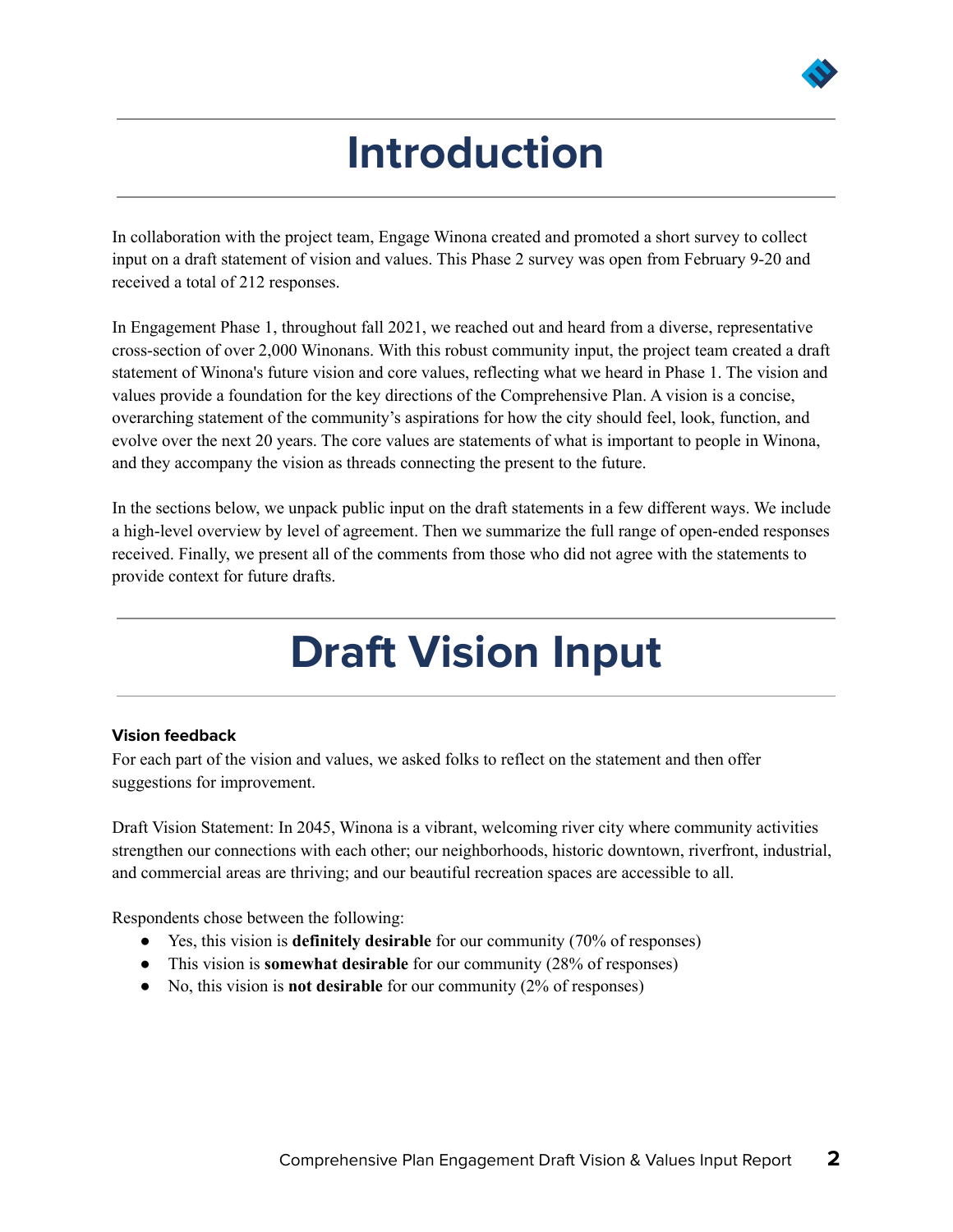



We received 94 comments about the vision statement. All of the comments are available as part of the release of this report, and we have summarized all of the themes below. Note that some comments touched on more than one theme, and the counts below show the total number of times each theme was mentioned.

- Explicitly incorporate diversity, equity, accessibility, and/or inclusion into vision statement (25 mentions)
- The statement is too vague, broad, or timid (11 mentions)
- Explicitly incorporate education into vision statement (10 mentions)
- General agreement with the statement (10 mentions)
- Suggested revisions for word choice, phrasing, etc (10 mentions)
- Explicitly incorporate arts into vision statement (9 mentions)
- Explicitly incorporate environmental sustainability (7 mentions)
- Remove references to growth and/or buildings (5 mentions)
- Statement must be measurable and attached to shorter-term goals (4 mentions)
- Explicitly incorporate safety into statement (4 mentions)
- $\bullet$  Explicitly mention visitors/tourists (3 mentions)
- More focus on growing business and tax base (2 mentions)
- Reference "small town" (2 mentions)
- Inclusion of innovation, new ideas (1 mention)
- Feature churches (1 mention)
- Include a community center (1 mention)
- Include health (1 mention)
- Highlight history and historic areas across Winona (1 mention)
- Include municipal services (1 mention)
- Acknowledge size constraint (1 mention)

Respondents who felt the statement was **not desirable** shared the following suggestions (2 received):

This emphasis on growth, is NOT appreciated by all. I don't look forward to: congestion, pollution, noise, crowds, and growth in general.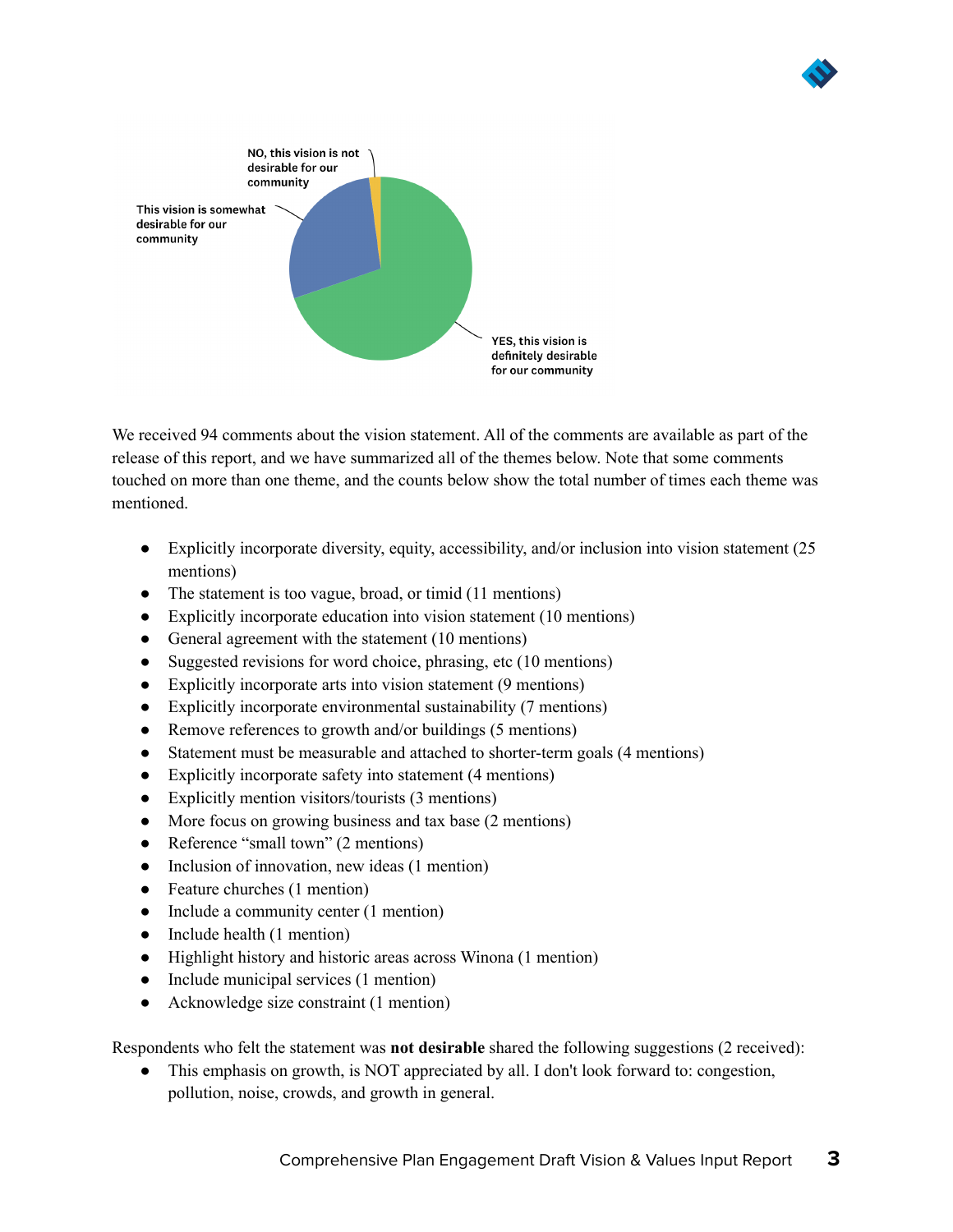

● I read the above as just our recreation spaces are accessible to all. EVERYTHING should be accessible to all. And I am not confident that all Winona's recreation spaces are even accessible to all. I would rather see this vision statement say "all spaces are accessible to all". That's a great vision.

### **Draft Values Input**

### **Values feedback: Livability & Well-being**

For each part of the vision and values, we asked folks to reflect on the statement and then offer suggestions for improvement.

Draft Core Value Statement: We value our community services and events that support the holistic health of the community and bring us together. We cherish our close-knit community and work toward a future where all who live here feel a sense of belonging, safety, and ease of getting around in the way we choose.

Respondents chose between the following:

- Yes, this **definitely reflects** what is important to me about Winona (71% of responses)
- This **somewhat reflects** what is important to me about Winona (26% of responses)
- No, this **does not reflect** what is important to me about Winona (2% of responses)



We received 51 comments about this statement. All of the comments are available as part of the release of this report, and we have summarized all of the themes below. Note that some comments touched on more than one theme, and the counts below show the total number of times each theme was mentioned.

- Suggested revisions for word choice, phrasing, etc (18 mentions)
	- Holistic didn't resonate with 6 respondents
	- Close-knit didn't resonate with 11 respondents
- Explicitly incorporate diversity, equity, and/or inclusion (10 mentions)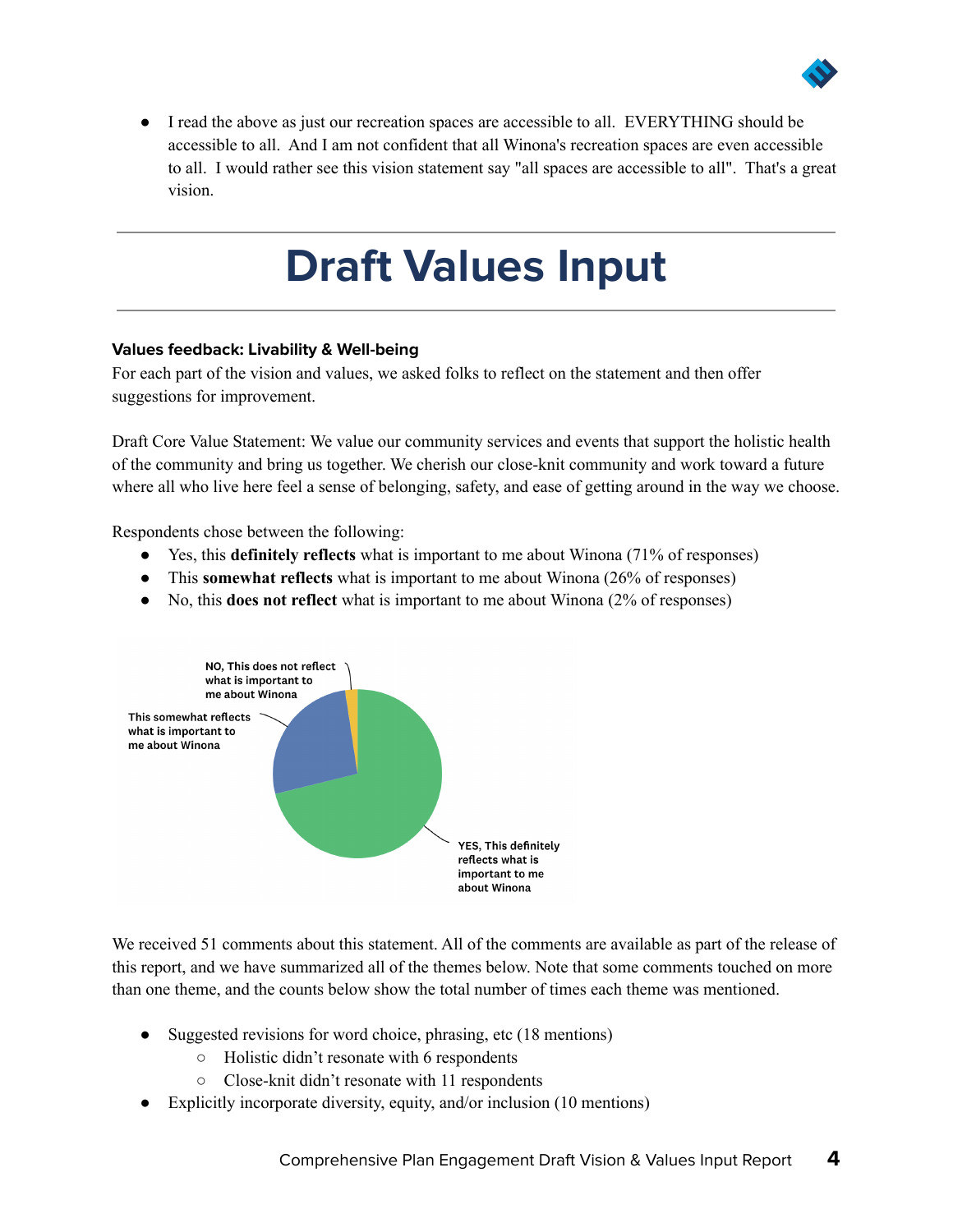

- Include a structure for implementation and/or accountability for community services that support all regardless of background or identity (10 mentions)
- Address access to government participation, information (3 mentions)
- Remain a small town (3 mentions)
- Define specific transportation improvements (2 mentions)
- Add language that welcomes newcomers (2 mentions)
- Relate to the indigenous peoples of the area (1 mention)
- Explicitly refer to history and historical buildings (1 mention)
- Include safe and affordable housing (1 mention)
- Stop enforcing marijuana laws (1 mention)
- Include supporting seniors to age in place (1 mention)
- Explicitly incorporate natural resources (1 mention)
- Explicitly include visitors (1 mention)

Respondents who felt the statement did **not reflect** what was important to them about Winona shared the following suggestions (3 received):

- I don't agree that this statement reflects Winona. Winona's services and community health support are drastically lacking. There is nothing holistic about Winona's failure to provide care for those in need of it and I don't know what close-knit group of people you are referring to.
- Livability and well being are very subjective ideas and would have very very diverse meanings within the community. I do not think that is addressed at all in this statement
- the smallness has led to small minded ness and racial supremacy by whites, who think they hide it well, but they don't. this is a global village now and Winona is way to white and way too prejudiced against anybody different in any way

### **Values feedback: Environment & Recreation**

For each part of the vision and values, we asked folks to reflect on the statement and then offer suggestions for improvement.

Draft Core Value Statement: We cherish our natural environment with the river, lake, bluffs, and backwaters that are a source of enjoyment and recreation activities for all residents and visitors. We will actively preserve and enhance our environment so that it is a source of connection and enjoyment for future generations.

Respondents chose between the following:

- Yes, this **definitely reflects** what is important to me about Winona (79% of responses)
- This **somewhat reflects** what is important to me about Winona (19% of responses)
- No, this **does not reflect** what is important to me about Winona (1% of responses)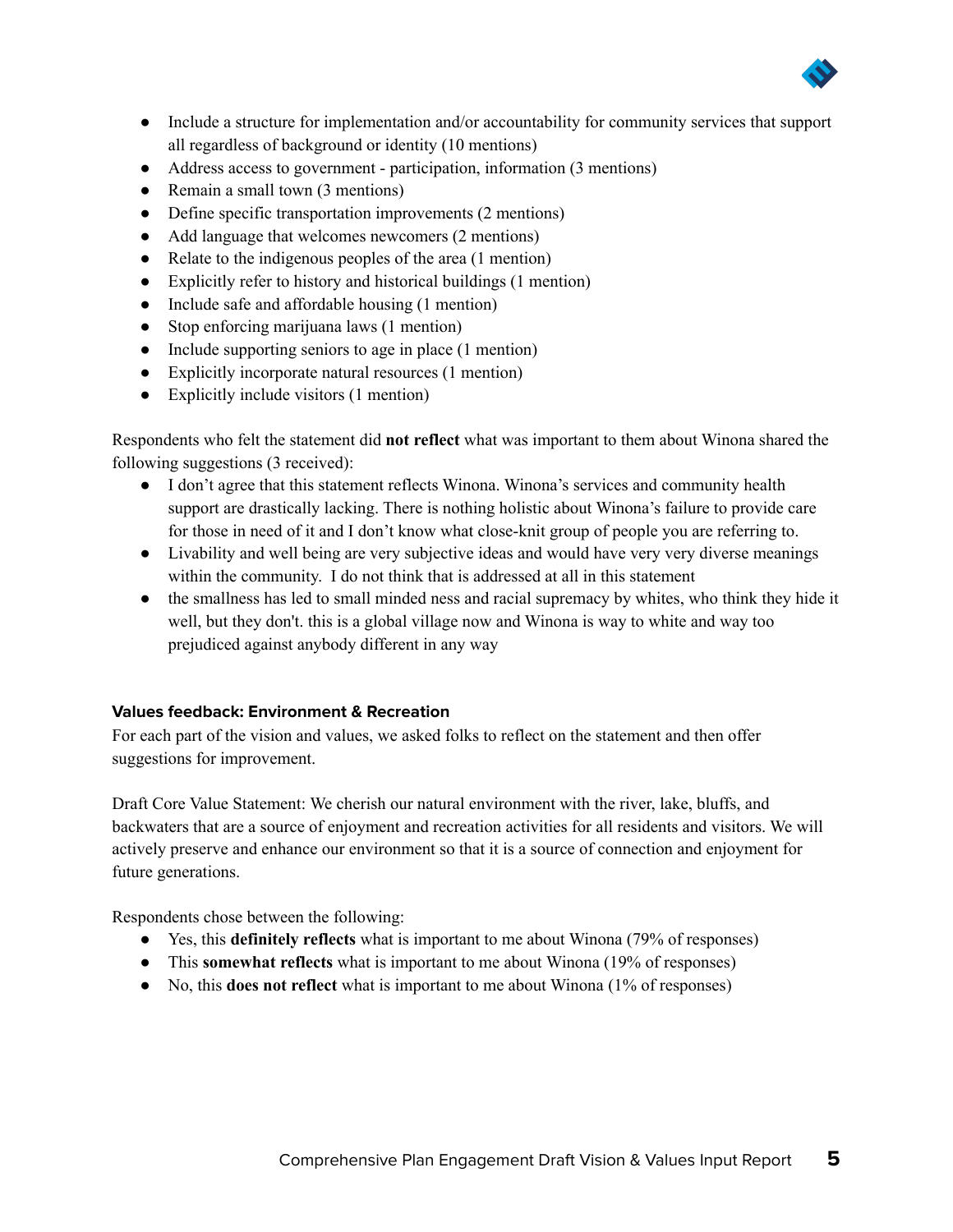



We received 43 comments about this statement. All of the comments are available as part of the release of this report, and we have summarized all of the themes below. Note that some comments touched on more than one theme, and the counts below show the total number of times each theme was mentioned.

- Include a structure for implementation and/or accountability for environmental conservation, including reducing pollution, litter, etc (12 mentions)
- Suggested revisions for word choice, phrasing, etc (11 mentions)
	- Broaden statement to include parks, trails, green spaces
	- Specify pedestrian and bike safety and sustainable lifestyle
- Include neighborhood parks and green spaces in the city (4 mentions)
- Include reference to climate change, future (3 mentions)
- Explicitly incorporate diversity, equity, accessibility, and/or inclusion (3 mentions)
- Include reference to the built environment (3 mentions)
- Respect, acknowledge indigenous people (2 mentions)
- Address industrial growth with an environmental framework (2 mentions)
- Add references to increasing recreation opportunities and conservation areas (2 mentions)
- Preserve the views  $(2 \text{ mentions})$
- Include collaboration to enhance outdoor recreation (1 mention)
- Include recreation activities (1 mention)

Respondents who felt the statement did **not reflect** what was important to them about Winona shared the following suggestion (1 received):

● I feel like adding "actively enhance" is a attempt to include veiled language to use for future destruction of natural spaces for business use. It also only speaks to the preservation because these spaces are "fun" or "useful" vs. the acknowledgement that the spaces serve significant environmental needs for our native wildlife and plants, and serve many purposes within our greater environmental impact. Our natural spaces should be protected for what they do for our world - not just because we could maybe dirt bike on them, or create park structure, or develop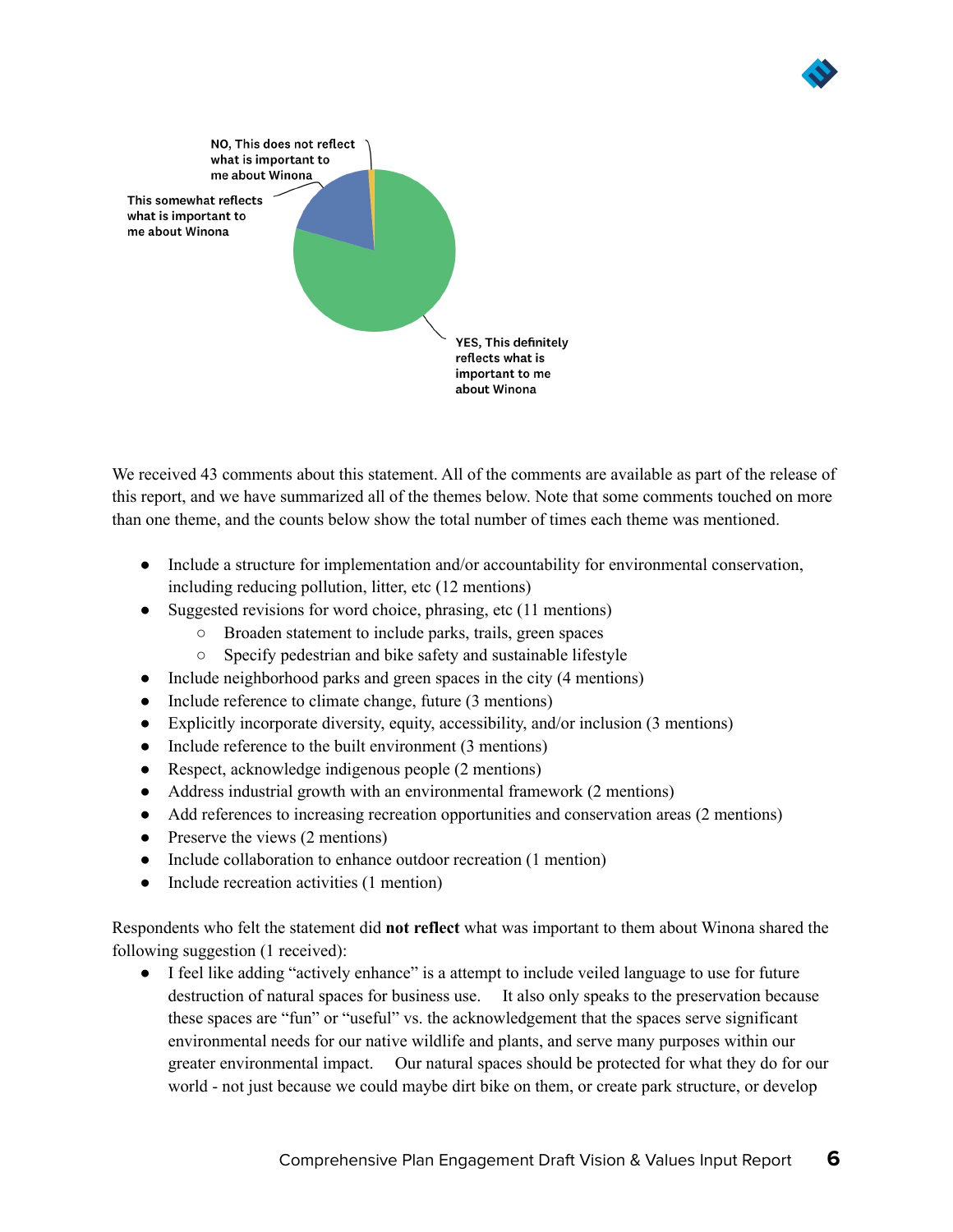

into business infrastructure, etc. It also does not acknowledge climate change and our responsibility to be future proof to its impacts on our local environment.

### **Values feedback: Entrepreneurship & Economy**

For each part of the vision and values, we asked folks to reflect on the statement and then offer suggestions for improvement.

Draft Core Value Statement: We celebrate our robust, diverse economy and treasure our historic downtown that is a hub for business and community activity and connects us to our entrepreneurial past and future. We strive to maintain our unique historical assets and create resilient infrastructure that enhances and supports economic activity.

Respondents chose between the following:

- Yes, this **definitely reflects** what is important to me about Winona (62% of responses)
- This **somewhat reflects** what is important to me about Winona (34% of responses)
- No, this **does not reflect** what is important to me about Winona (4% of responses)



We received 43 comments about this statement. All of the comments are available as part of the release of this report, and we have summarized all of the themes below. Note that some comments touched on more than one theme, and the counts below show the total number of times each theme was mentioned.

- Suggested revisions for word choice, phrasing, etc (8 mentions)
	- Define resilient infrastructure
	- Improve historical assets
	- Downtown Winona is not a hub
	- Emphasize present thriving
- Downtown is essential to the community, has local businesses (6 mentions)
- Explicitly incorporate diversity, equity, accessibility, and/or inclusion an economy that supports all people to thrive, have dignity (6 mentions)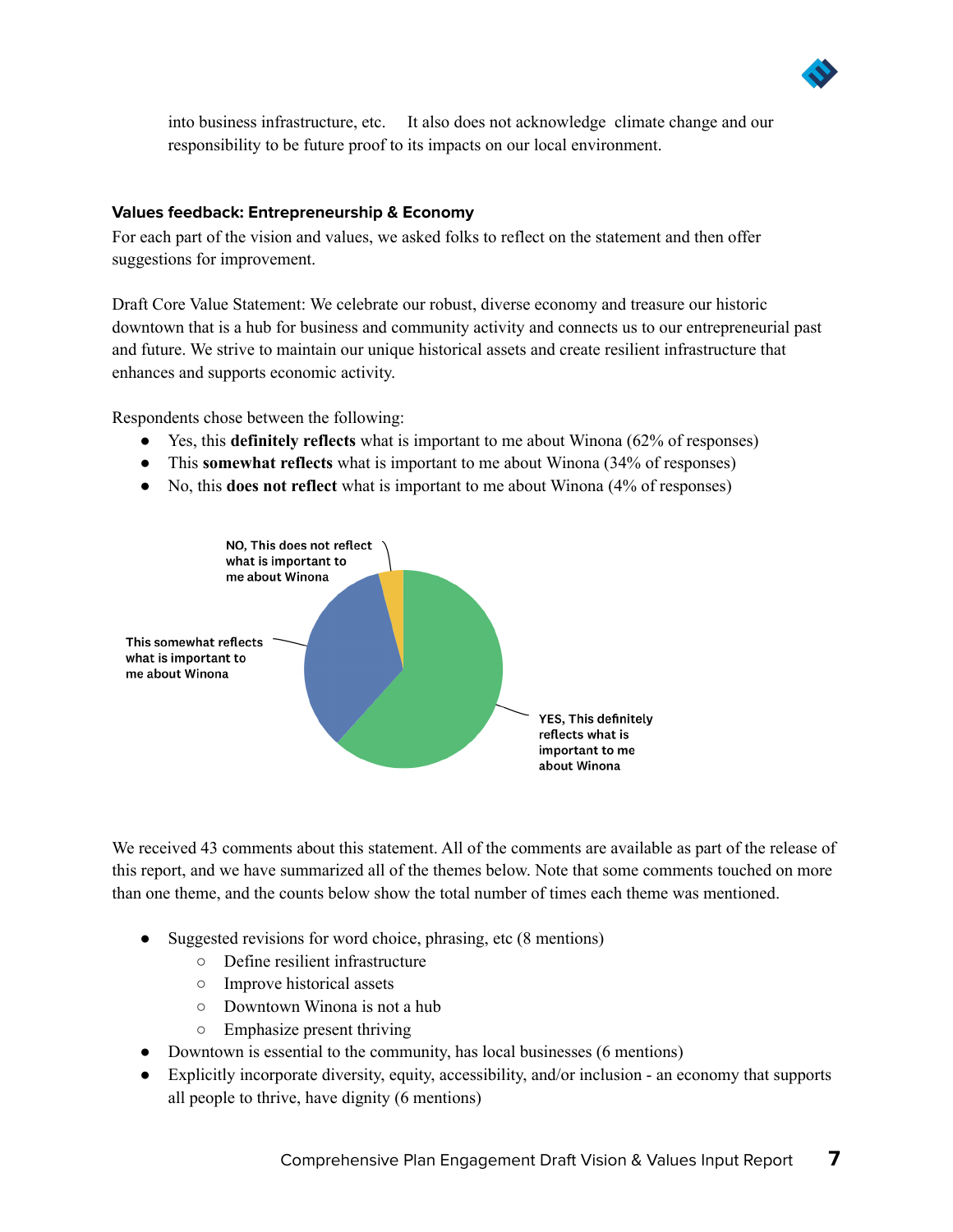

- Focus on the future and new generation (5 mentions)
- Maintain current level of economic and downtown activity no more growth (4 mentions)
- Statement is too broad or unclear (3 mentions)
- $\bullet$  Include environmental sustainability (2 mentions)
- Include a structure for implementation and/or accountability (1 mention)
- Explicitly state the value of Winona's diverse economy with a balance of small and large businesses (1 mention)
- Include bike trails (1 mention)
- Include housing (1 mention)
- Specific mention of manufacturing and arts philanthropy (1 mention)
- Include a vision for neighborhoods to build and create identity (1 mention)
- Take Red Wing as an example (1 mention)
- Affirm small local businesses (1 mention)
- Include explicit reference to tourism (1 mention)

Respondents who felt the statement did **not reflect** what was important to them about Winona shared the following suggestions (5 received):

- Be more specific. This statement also feels like it holds too many veiled individual motivations.
- NO DIVERSITY TO SPEAK OF, WHITE DOMINANT VERSUS REAL WORLD
- Waaaaaaay too much emphasis on history. Move on! Move forward!
- Sometimes it's time to leave the past behind and move past things that just don't work in today's world.
- Downtown Winona hasn't been a work hub in many years

### **Values feedback: Learning & Arts**

For each part of the vision and values, we asked folks to reflect on the statement and then offer suggestions for improvement.

Draft Core Value Statement: We value our diversity of educational offerings, events, and community institutions that support lifelong learning and exploration of the arts in both formal and informal settings, and we work to empower our youth to thrive both in school and in our community as a whole.

Respondents chose between the following:

- Yes, this **definitely reflects** what is important to me about Winona (66% of responses)
- This **somewhat reflects** what is important to me about Winona (31% of responses)
- No, this **does not reflect** what is important to me about Winona (3% of responses)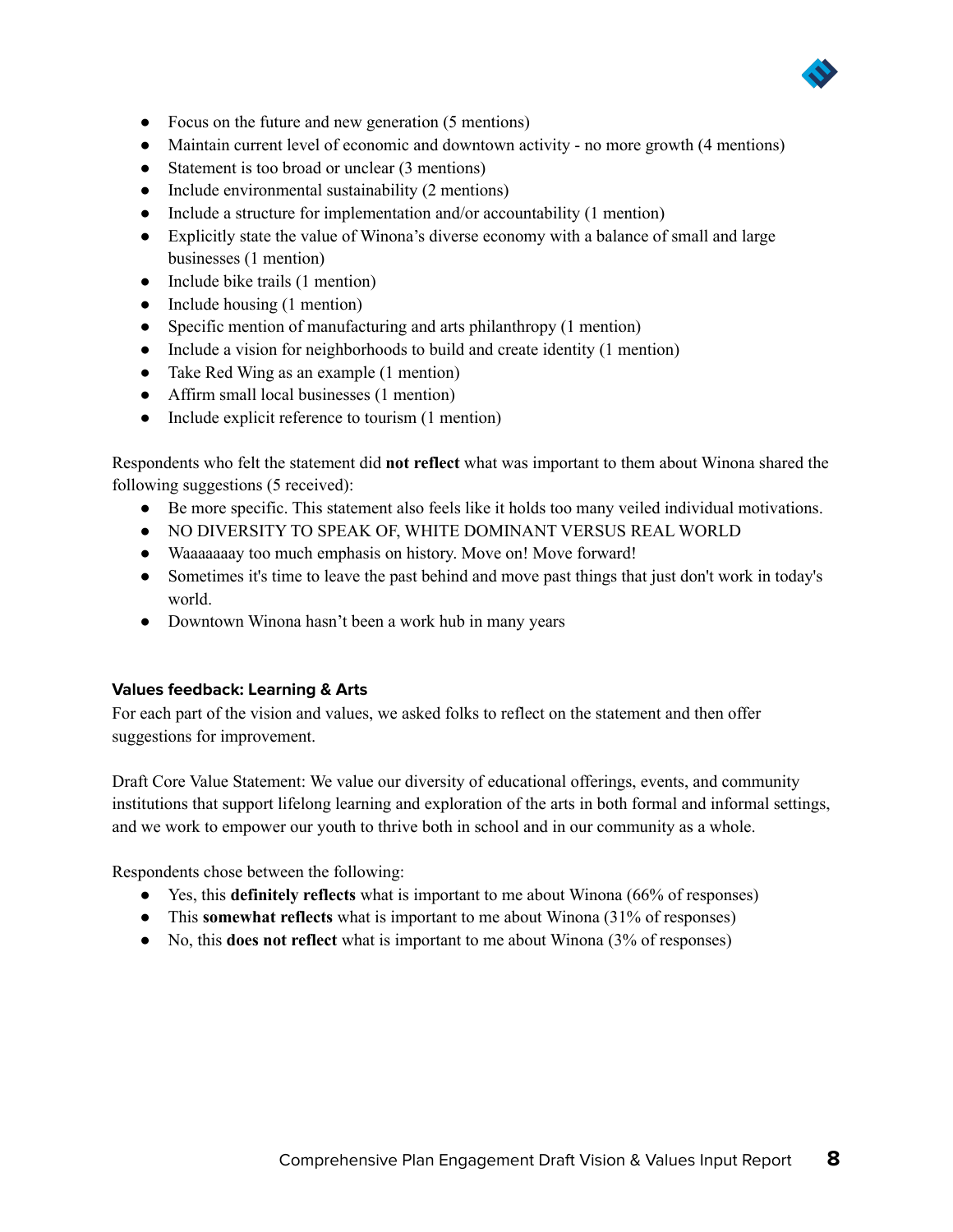



We received 45 comments about this statement. All of the comments are available as part of the release of this report, and we have summarized all of the themes below. Note that some comments touched on more than one theme, and the counts below show the total number of times each theme was mentioned.

- Suggested revisions for word choice, phrasing, etc (11 mentions)
	- Change arts to cultural activities
	- Add or remove lifelong learning
	- Include language about accessibility
	- Statement is not robust
- Explicitly incorporate diversity, equity, accessibility, and/or inclusion equitable distribution of resources and access to services (8 mentions)
- Revisit pairing of learning and arts (6 mentions)
	- Remove arts there are many kinds of lifelong learning
	- Learning and arts are distinct
	- Arts contribute to community identity, not just learning
	- Add more emphasis on the arts
- Expand or focus age range (5 mentions)
- Improve K-12 education  $(4 \text{ mentions})$
- Ideas for implementation (3 mentions)
- Maintain current level of education and arts (3 mentions)
- Include language about higher education specifically (2 mentions)
- General agreement with the statement (2 mentions)
- Include explicit reference to the built environment (1 mention)
- Include explicit reference to jobs (1 mention)
- The community did not participate and won't support this (1 mention)

Respondents who felt the statement did **not reflect** what was important to them about Winona shared the following suggestions (2 received):

• I wish this were true... every day I see evidence of our total lack of commitment to quality education (our schools are a mess), we don't care about underrepresented socio economic, racial,